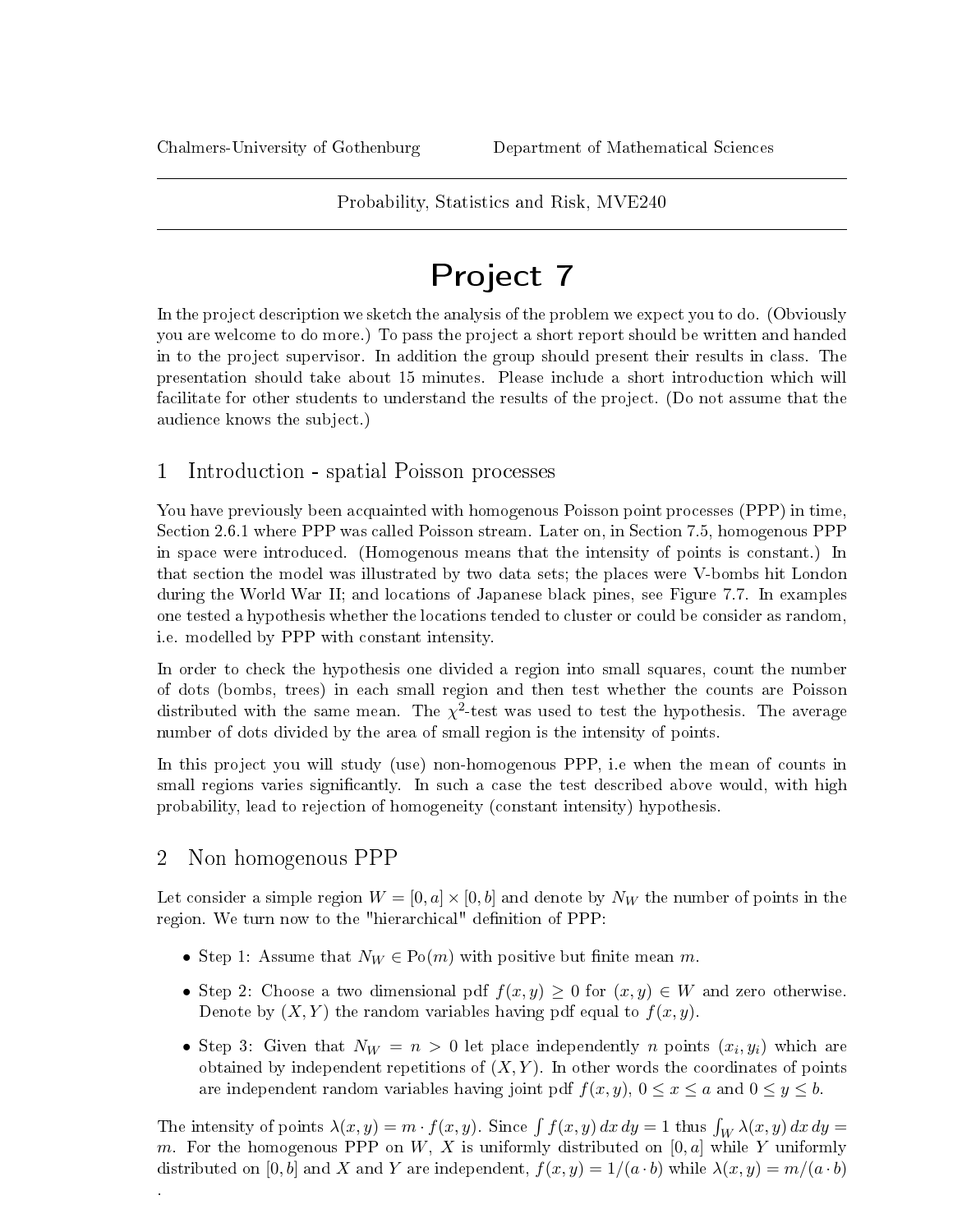The following script will generate a homogenous PPP. Let  $a = 5$  while  $b = 10$  and assume that there are in average 50 points in the region. Then

```
>> m = 50;
>> noEvents = poissrnd(m);
>> coords = rand(noEvents,2);
>> figure(1), hold on
\gg a=5; b=10;
>> axis([0 a 0 b]);
>> plot(a*coords(:,1),b*coords(:,2),'.')
```
will generate a plot with homogenous PPP.

#### 2.1 PPP with separable intensity

The simplest non-homogenous PPP is obtained by taking X and Y independent but not uniformly distributed. In such a case the intensity  $\lambda(x, y) = m \cdot f(x) \cdot f(y)$ . Principally any PPP with separable intensity can be obtained from the homogenous PPP by changing the scales. Compute the intensity  $\lambda(x, y)$  of the PP that is simulated using the following script:

```
>> m = 50;
>> noEvents = poissrnd(m);
>> coords = rand(noEvents,2);
>> figure(1), hold on
>> a=5;b=10;
>> axis([0 a 0 b]);
>> X=a*sqrt(coords(:,1)); Y=b*coords(:,2).^2;
\gg plot(X,Y,'*')
```
- Plot histograms of X, Y and compare them with  $f(x)$  and  $f(y)$ . Conclussions.
- Propose and describe a method to estimate the intensity  $\lambda(x, y)$  for separable PPP.

#### 2.2 Analyse real data and estimate risk for failure

Suppose that X is a position of a defect,  $X \in [0, 125]$  cm, (for example location of the corrosion damage along the pipeline) while Y,  $Y \in [0, +\infty]$ , is the severity of the damage measured by a suitable quantity. The following image presents results of laboratory investigation of deterioration of material in 1.25 meter long part od a pipeline.

```
>> i=1;>> datafile=['rb' num2str(i, '%2d') '.txt'];
>> data=load(datafile);
>> n=length(data);
>> Y=data(:,1); X=data(:,2);
>> figure
>> plot(x, z, '*)
```
If the image can be considered as an outcome of PPP with separable intensity then, in principle, one has n independent observations of  $(X, Y)$ . In addition X and Y are independent. For the data

• Use the  $\chi^2$ -test to test the independence hypothesis, see Lecture 7 for example. Here, for example one could split  $x$  in 6 classes and  $y$  in 2. You can choose other divisions.